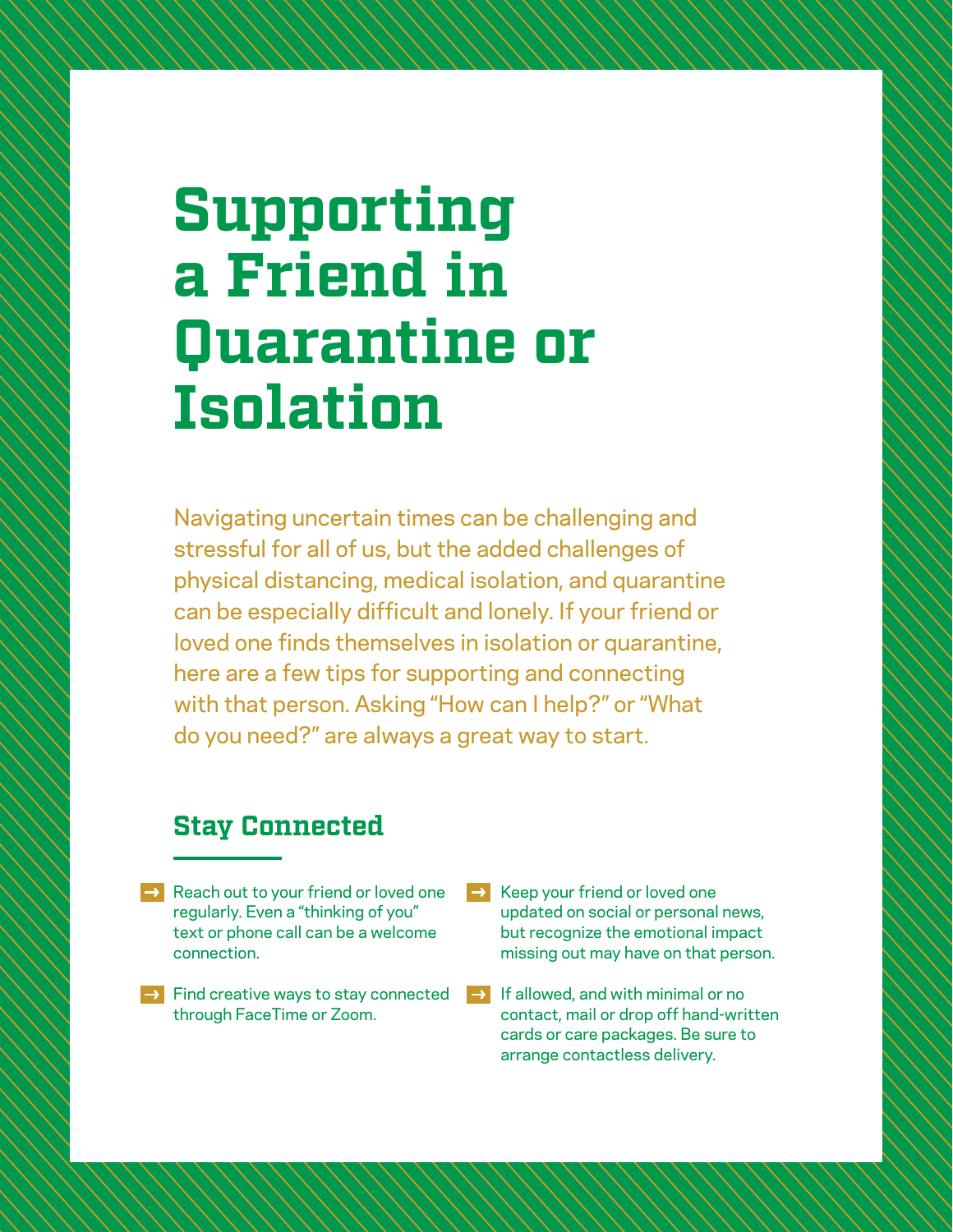## **Validate Their Experiences and Emotions**

 $\rightarrow$  Validate and offer emotional support to your friend or loved one. They may be feeling many different kinds of emotions, from anxiety and fear, to boredom, loneliness, anger, or ambivalence. Normalize their reactions and let them know it's okay to feel any, all, or none of those things. Understand too that different people experience different levels of sickness. Try to avoid comparisons to others and be present to their needs on any given day.

 $\rightarrow$ Avoid trying to problem solve, "fix" the situation, give unsolicited advice, or "should-ing" your friend or loved one. Remaining curious about their experience, offering support and validation, and simply listening to their challenges or complaints without judgment can go a long way in helping that person feel heard, understood, and connected rather than distant and lonely.

#### **Create Structure and Have Fun**

- $\blacktriangleright$  With many "new normals" come many new routines and structures. Create structure or routines for yourself and your friend or loved one by setting times to connect or arranging virtual social get-togethers.
- $\rightarrow$  Find and offer ways for your friend to have fun (if they are feeling well

enough) in isolation or quarantine. Arrange a virtual dance party, movie watch, book club, or game to play.

 $\rightarrow$  Chat with friends in advance about how to be inclusive, even if a friend must isolate. A scheduled virtual activity is easier to maintain than starting something new.

## **Care for Self**

- $\rightarrow$  Offer your friend or loved one support, but set boundaries for your own self care.
- $\rightarrow$  Connect your friend or loved one with other people or resources so you are not the only source of support.
- $\rightarrow$  Allow yourself to recognize and process your own experience as it relates to a friend or loved one being in isolation or quarantine.
- $\rightarrow$  Educate yourself on the restrictions and challenges of isolation and quarantine.